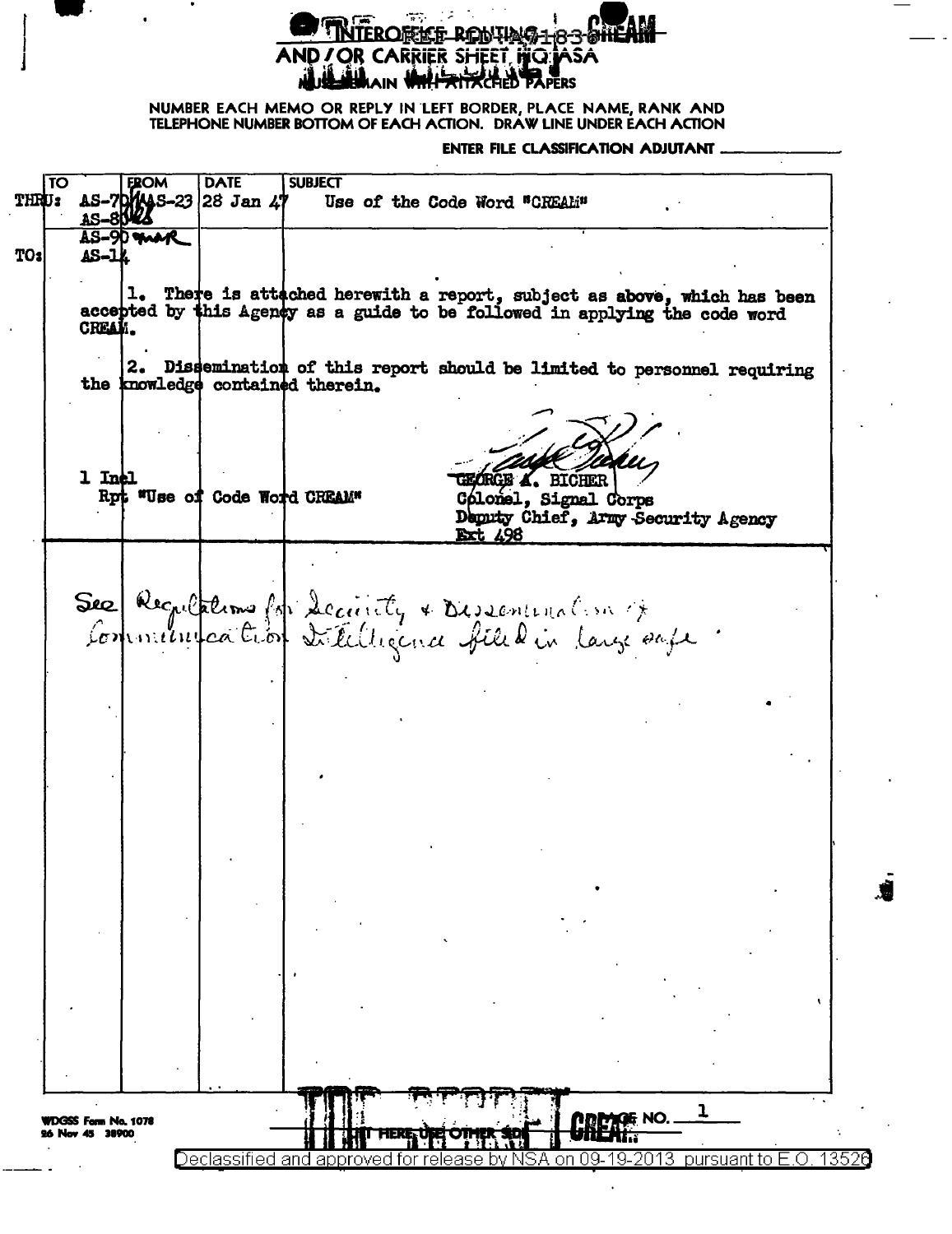

6 Schtember 1946 (as corrected by USCICC decision of 2 Jan 47)

## SPECIAL REPORT

 $Tron:$ U EICO Subcorrittee on Intelligence and Security To: USCICC

Subj: Use of the Code "ford "CRUAI"

### FACTS. <u>l.</u>

The UGCICC Subcommittee on Intelligence and Security  $\Omega$ . was directed by USCICC on 23 August 1946 "to prepare, for distribution to the member agencies of USCICC, instructions on the proper application of the code word CREAM. Specific examples showing when the code word should and should not be used are to be included."

### CONCLUSIONS AND RECORDEREDATIONS.  $2a$

In conformity with the definition (as corrected by  $\mathbf{a}$ . (UNCICO decision of 2 Jan. 47)--The code word CREAM shall be used to designate specific items of Special Intelligence: information all or part of which has been derived from specific items of Special Intelligence, thether or not such derivation is obvious. (except es provided in perserab 17 of Appendix B) and information which reveals the degree of success obtained or the ability to obtain success in specific problems in the field of Special Intelligence; and all documents and communications in which this code word itself necessarily appears in its code word sense. It shall not be used other ise,"--the subcommittee cites the following examples showing when the code word should and should not be used.

OP SECRET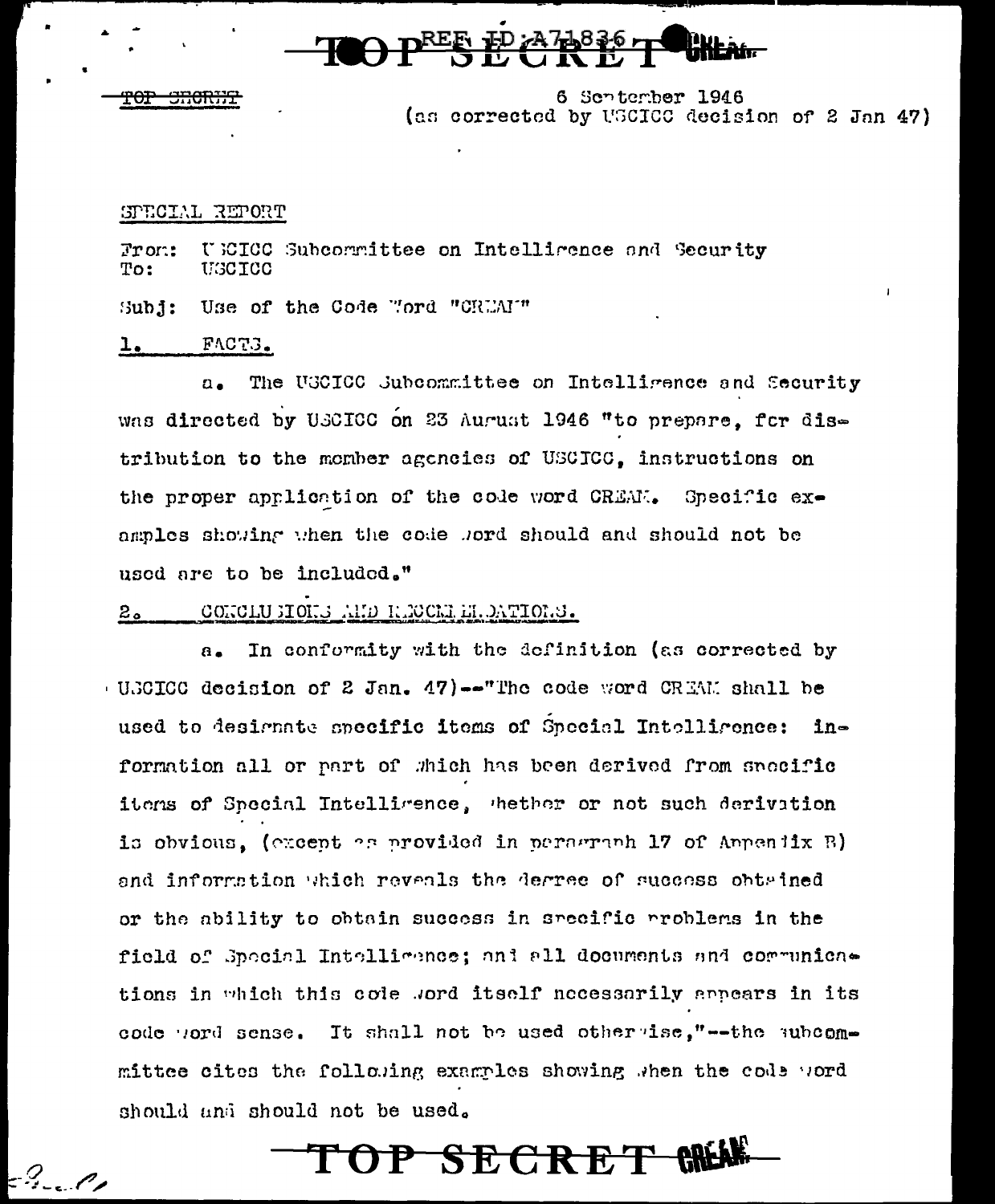

T<del>OP CHORET</del>

 $(1)$ The code word should be applied and used to designate the following types of material:

- $(a)$ All papers containing Special Intelligence. i.e., the product or decryotion (translations, the Bullotin) and the intellizence produced therefrom (the Diplomatic Summary. lists, compilation and other intellizence reports derived from Special Intelligence); such as:
	- Order of battle lists Ā۰
	- 2. Lists of personnel
	- 3. Other spedial reports
	- 4. Maps and charts
- All worksheets, records and devices in- $(b)$ volved in the cryptanalytic and deciyptographic processes employed in the production of Special Intelligence. Specified equipment, either captured or constructed, the knowledge of which would disclose our success or lack of success in specific foreign cryptographic systems. This includes:

 $\boldsymbol{z}$ 

# **SECRETWEM**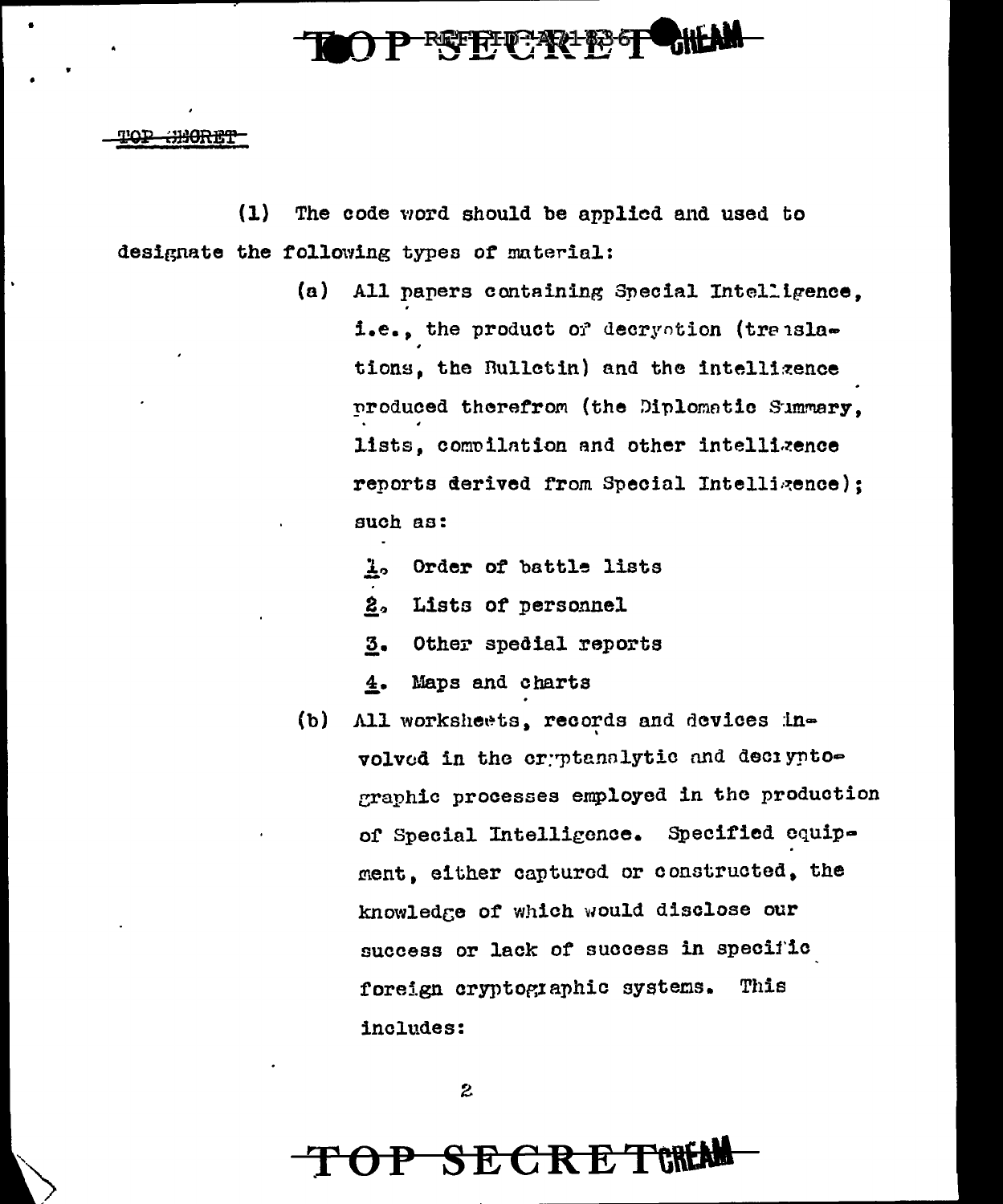- Reconstructed or captured code books.  $1.$ key lists, etc.
- $2<sub>o</sub>$ Reconstructed or captured foreign cryptographic devices currently or potentially employed for the production of Special Intelligence. (NOTE: Although all this material is properly designated CREAM. most of it will normally be confined exclusively to the premises of communication intelligence producing agencies and, when so confined, need not be actually marked with the code word.)
- $(c)$ All papers which include specific technical information taken from the materials defined in  $(b)-1$  and 2 above.
- $(d)$ All papers which make specific reference to the content, nature or status of specific fields of Special Intelligence and/or the cryptanalytic processes or materials involved in its production. This includes: Progress reports and other technical reports which would compromise our degree of success in attacking a current or potential forcign cryptographic system.

## P\*SECRE'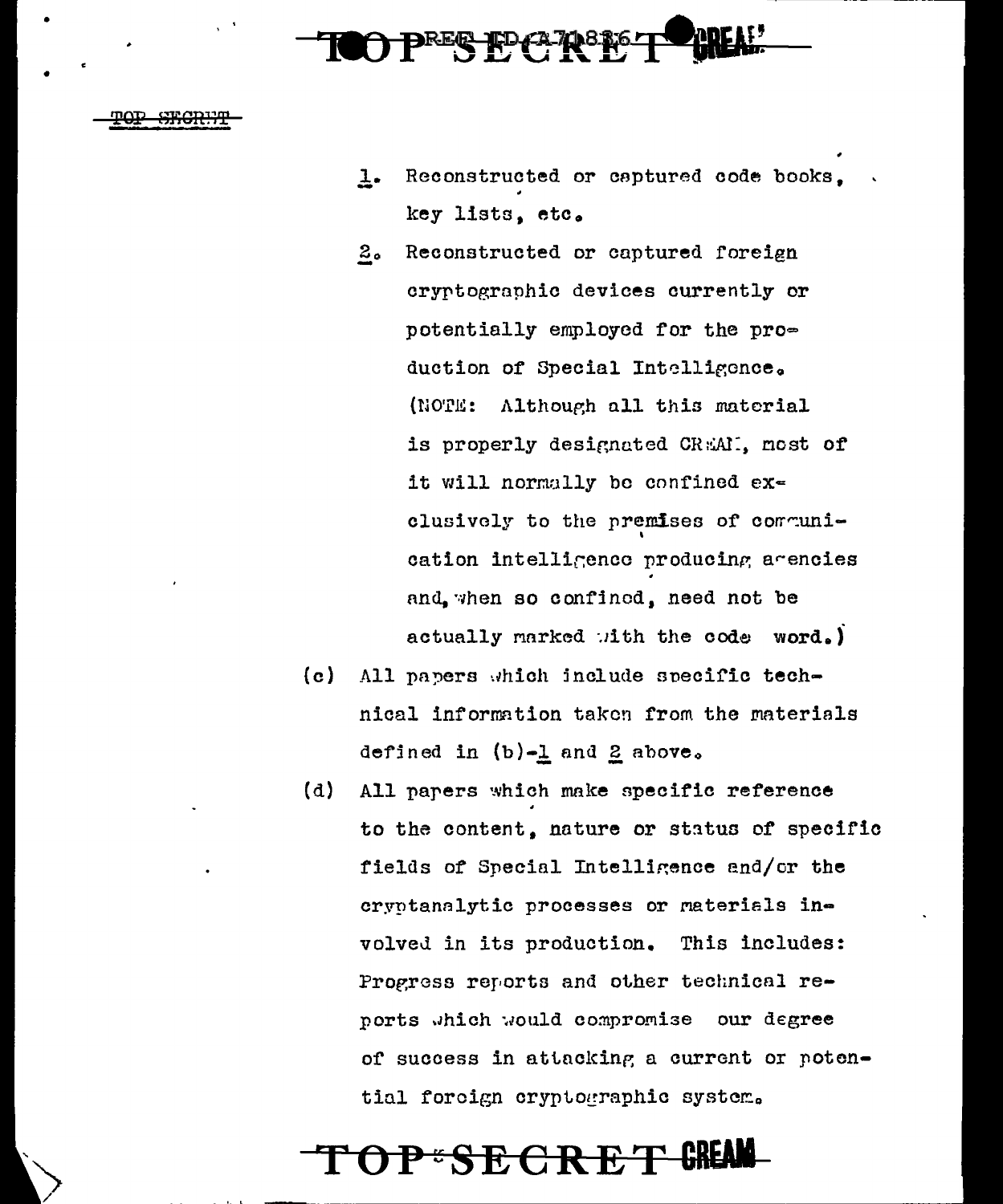## TOP SECRET

The cole word should not be applied and used  $(2)$ to designate the following types of material unless these documents and correspondence contain the code word itself necessarily used in its code word sense:

- (a) Organizational and/or functional charts of such organizations as ASA, ... LSIC viich do not reveal degree of success attained or ability to obtain success in this field.
- Henoranda, minutes, reports, and agenda  $(b)$ of or from USCICC and USCICC subcommittees which do not reveal degree of success attained or obility to obtain success in this field.
- Reports or correspondence dealing with in- $(c)$ tercent activities even the sensitive ones such as the photostat traffic source.
- Correspondence or revorts dealing sith  $(d)$ general relations in the communications intelligence field, including such sensitive ones as U.S.-British collaboration.

 $\overline{\mathbf{4}}$ 

**SECRE**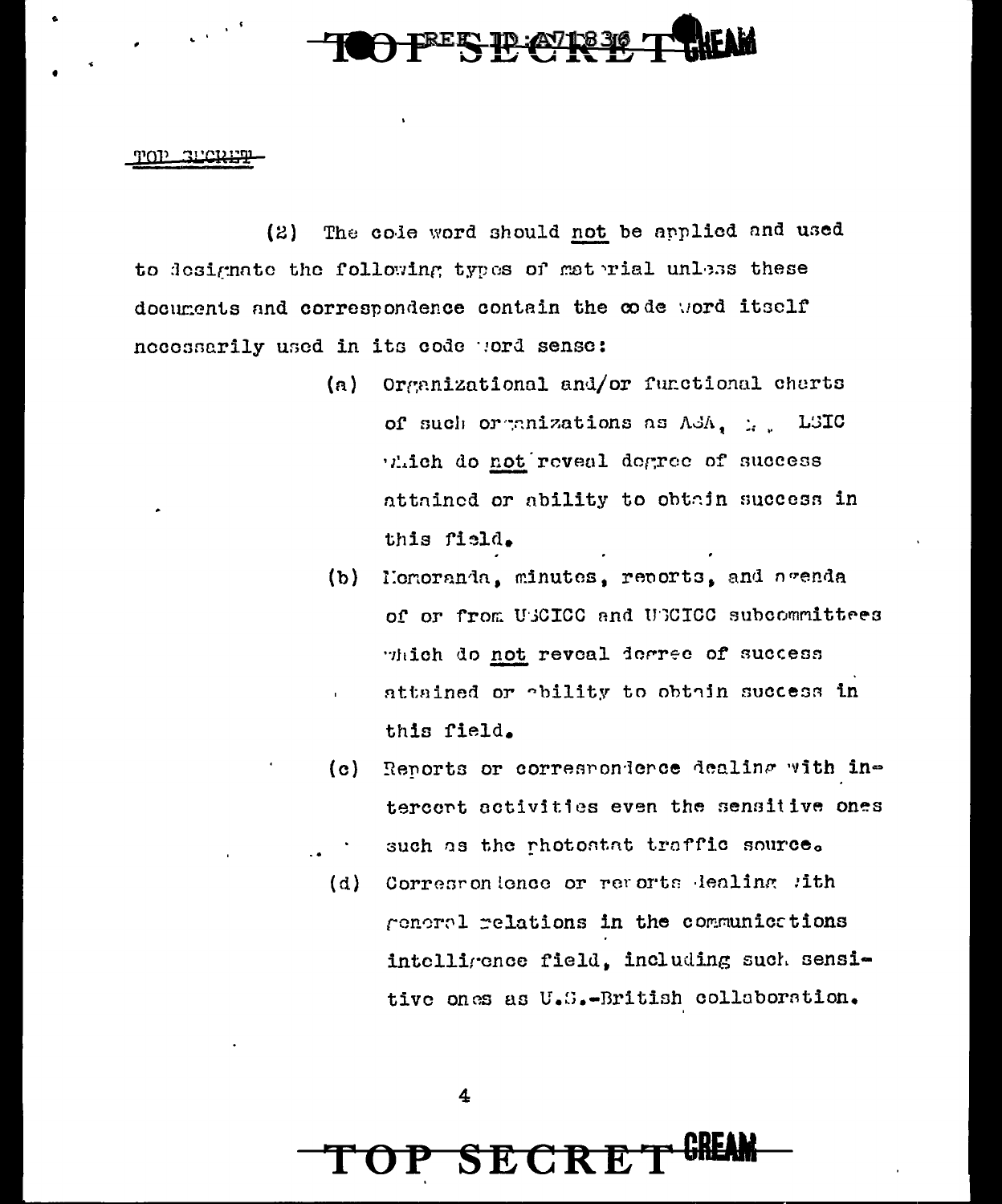مدوق وتعد محدد و نومهان مصد

- (e) Administrative items, such as requests for personnel, equipment, or supplies needed for the communications intell .gence effort, which must go to outsile arencies. Such items should be raviewed for the utmost "sanitation" possible by responsible persons.
- $(f)$ War or mobilization plans for communications intelligence which carry no mention of the current or past activity in the field.

There are three real functions of the code word which b. are to be accorded primary tonsideration in arriving at a decision as to its proper application. These are:

 $(1)$ To control further dissemination on the part of the recipient of material properly so marked.

To label the source of material so marked as an (2) aid in its proper intelligence evaluation.

 $(3)$ To label the source of material falling under the definition in "a" of nemorondum dated 23 August 1946 :'rom the USCICC Secretarian, subject "Use of Code Word CREAM," as an aid in insuring it due protection.

# **TOP SECRET GREA**